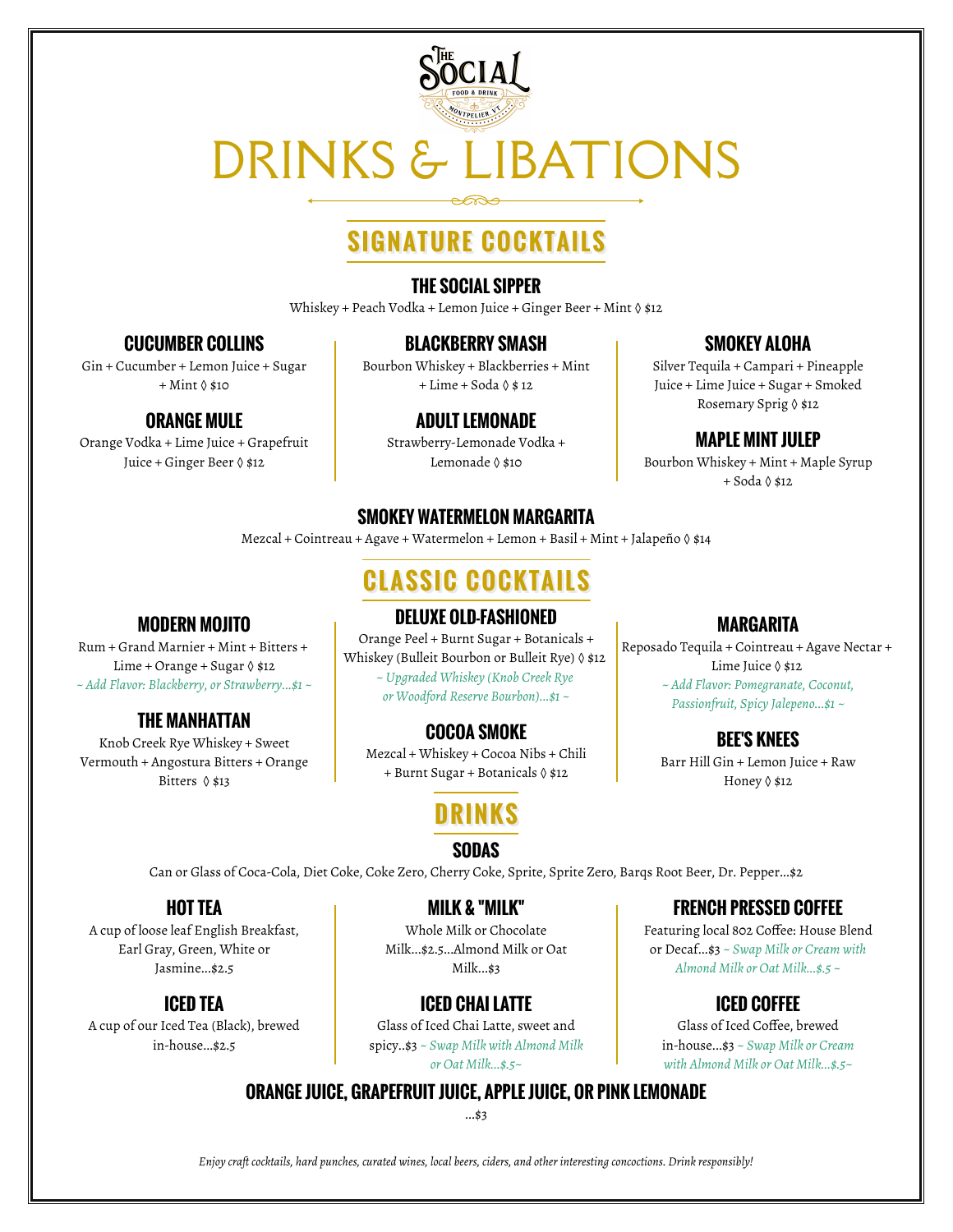## **HARD PUNCHES**

#### **BUBBLY BLOSSOM**

Pear Vodka + St. Germain + Prosecco  $\sim$  \$10 per glass or \$35 for a carafe (five glasses' worth)  $\sim$ 

#### **RED'N'BLUE'N'PINK ALL OVER**

Blueberry Vodka + Raspberry Syrup + Rosé + Soda Water  $\sim$  \$10 per glass or \$35 for a carafe (five glasses' worth)  $\sim$ 

#### **SPARKLE FOR PAMA**

Pomegranate Liqueur + Triple Sec + Prosecco + Lemon  $\sim$  \$10 per glass or \$35 for a carafe (five glasses' worth)  $\sim$ 

#### **HONEYBITE**

Pimms Cup + Lemon Vodka + Drambuie + Ginger Ale  $\sim$  \$10 per glass or \$35 for a carafe (five glasses' worth)  $\sim$ 

## **SANGRIA**

*~ Carafe (Four Servings) ~*

#### **RED PEACH**

Tito's Vodka + Peach Vodka + Cabernet Sauvignon + Soda Water + Peach Juice + Fresh Cut Peach, Apple, & Orange ◊ *~ Carafe...\$38 Glass...\$11 ~*

#### **SPICED SANGRIA**

Brandy + Cabernet Sauvignon + Grand Marnier + Lemon Lime Soda + Cinnamon + Fresh Blackberry, Apple, & Orange ◊ *~ Carafe...\$35 Glass...\$10 ~*

#### **WHITE PEACH**

Brandy + Pinot Grigio + Cointreau + Soda Water + Mint + Peach + Fresh Strawberry & Apple ◊ *~ Carafe...\$38 Glass...\$11 ~*

#### **ISLAND SANGRIA**

Tito's Vodka + Pinot Grigio + Grand Marnier + Ginger Ale + Pineapple Juice + Fresh Cut Orange, Lime, & Pineapple ◊ *~ Carafe...\$35 Glass...\$10 ~*

## **LIQUORS - SPRITZES & HIGHBALLS**

#### **CAMPARI SPRITZ**

Rose + Campari + Lemon Soda ◊ \$9

#### **APEROL SPRITZ**

Prosecco + Aperol + Club Soda ◊ \$9

#### **WHISKEY HIGHBALL**

Ginger Soda + Whiskey (Bulleit Bourbon or Bulleit Rye) ◊ \$9 ~ Upgraded Whiskey (Knob Creek Rye or Woodford Reserve Bourbon) ◊ \$10 ~

#### **SCOTCH & SODA**

Club Soda or Coca-Cola + Scotch (Johnnie Walker Black) ◊ \$9 ~ Upgraded Scotch (Glenmorangie 10yr or McClelland's Single Malt) ◊ \$10 ~

#### **GIN & TONIC**

Tonic Water + Gin (Bombay Sapphire or Roku)  $\Diamond$  \$8 ~ Upgraded Gin (Hendricks or Barr Hill) ◊ \$9 ~

*Enjoy craft cocktails, hard punches, curated wines, local beers, ciders, and other interesting concoctions. Drink responsibly!*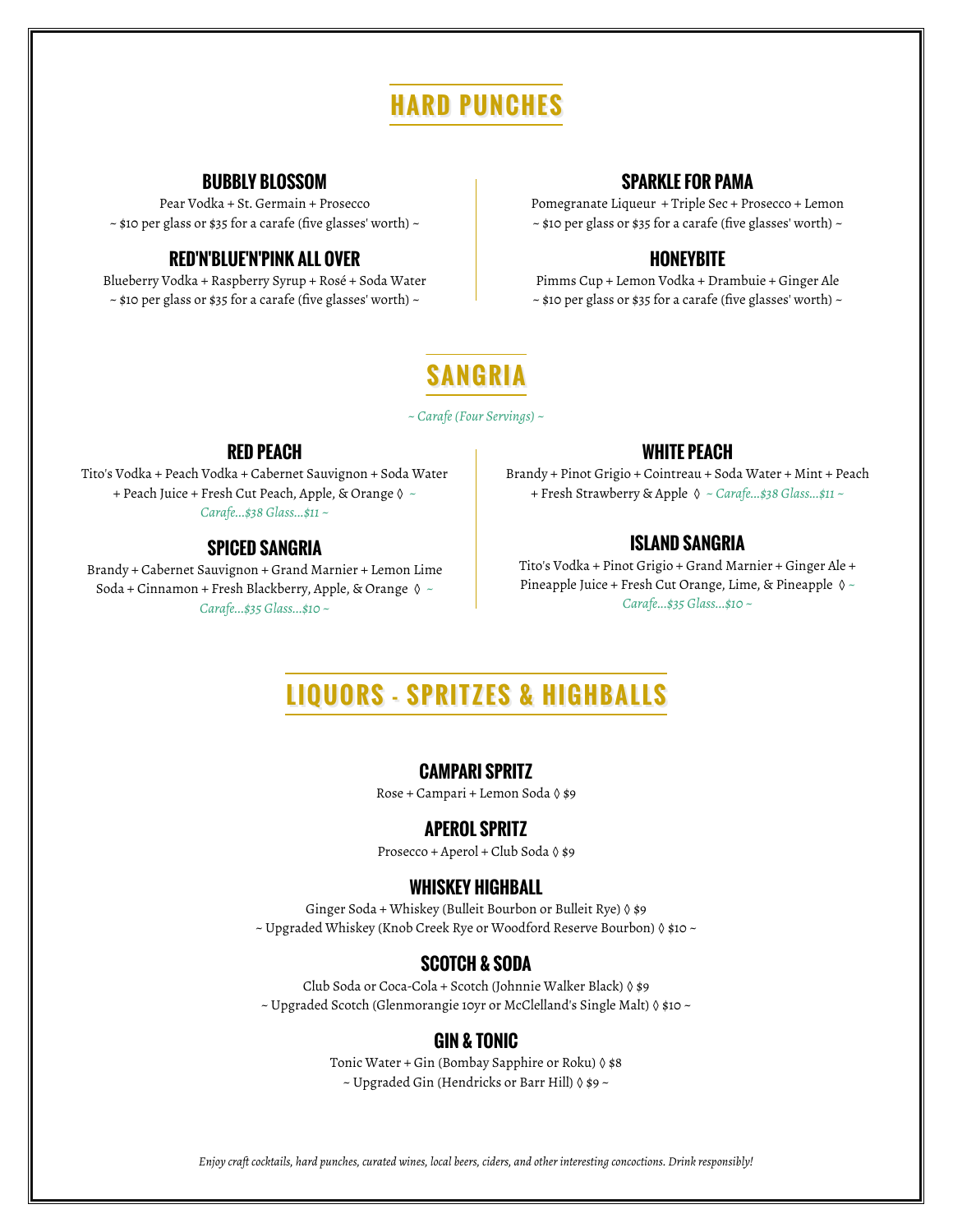## **WINES - WHITE**

### **GIULIANO ROSATI**

◊ *Pinot Grigio* ◊ 750ml ◊ Friuli, Italy ◊ \$22  $\sim$  Glass...\$6  $\sim$ 

#### **MCBRIDE SISTERS**

◊ *Sauvignon Blanc* ◊ 750ml ◊ Marlborough, New Zealand ◊ \$28  $\sim$  Glass...\$7.25  $\sim$ 

### **ARCA NOVA**

◊ *Vinho Verde* ◊ 750ml ◊ Minho, Portugal ◊ \$22

> **MONTEFRESCO** ◊ *Prosecco* ◊ Provence, France ◊ \$24  $\sim$  Glass...\$6.5  $\sim$

#### **HUGUES BEAULIEU**

◊ *Picpoul* ◊ 750ml ◊ Languedoc-Roussillon, France ◊ \$22

## **KLOOF STREET**

◊ *Chenin Blanc* ◊ 750ml ◊ Western Cape, South Africa ◊ \$28

#### **L'ECOLE LUMINESCE**

◊ *Semillon & Sauvignon Blanc* ◊ 750ml ◊ Walla Walla, WA ◊ \$40 ~ Glass...\$10 ~

## **WINES - SPARKLING & ROSÉ**

#### **SPOKEN WEST**

◊ *Chardonnay* ◊ 750ml ◊ Napa Valley, CA ◊ \$22  $\sim$  Glass...\$6  $\sim$ 

#### **IRON WOLF** ◊ *Chardonnay* ◊ 750ml ◊ Columbia

Valley, WA ◊ \$28 ~ Glass...\$7 ~

**CORVIDAE WINE CO.** ◊ *Riesling* ◊ 750ml ◊ Columbia Valley,

WA ◊ \$22

## **DOMAINE DE COURON**

◊ *Rosé* ◊ Ardéche, France ◊ \$22  $\sim$  Glass...\$6.5  $\sim$ 

## **A. MARGAINE**

◊ *Champagne* ◊ 750ml ◊ Champagne, France ◊ \$75 ~ 375ml (Half) Bottle...\$40 ~

## **WINES - RED**

#### **NOAH RIVER**

◊ *Pinot Noir* ◊ 750ml ◊ Napa Valley, CA ◊ \$22  $\sim$  Glass...\$6  $\sim$ 

### **HAZEL**

◊ *Pinot Noir* ◊ 750ml ◊ Willamette Valley, OR ◊ \$33 ~ Glass...\$8.5 ~

#### **LA POSTA PAULUCCI**

◊ *Malbec* ◊ 750ml ◊ Mendoza, Argentina  $0$ \$25  $\sim$  Glass...\$6.5  $\sim$ 

◊ *Cabernet Sauvignon* ◊ 750ml ◊ Napa Valley, CA 0 \$25  $\sim$  Glass...\$6.5  $\sim$ 

**AVIARY**

#### **OBERON**

◊ *Cabernet Sauvignon* ◊ 750ml ◊ Napa Valley, CA ( \$33 ~ Glass...\$8.5 ~

#### **CAMP WINES**

◊ *Merlot* ◊ 750ml ◊ Sonoma, CA ◊ \$26  $\sim$  Glass...\$6.5  $\sim$ 

#### **GIOVANNI ROSSO**

◊ *Nebbiolo* ◊ 750ml ◊ Piedmont, Italy ◊ \$33

### **LONG MEADOW RANCH**

◊ *Cabernet Sauvignon* ◊ 750ml ◊ Napa Valley, CA ◊ \$80

### **ALAIN JAUME**

◊ *Châteauneuf-du-Pape* ◊ 750ml ◊ Orange, France ◊ \$70

*Enjoy craft cocktails, hard punches, curated wines, local beers, ciders, and other interesting concoctions. Drink responsibly!*

## **TERRES D'AVIGNON**

◊ Red Blend ◊ 750ml ◊ Côtes du Rhône, France ◊ \$25  $\sim$  Glass...\$6.5  $\sim$ 

## **CASA SANTOS LIMA**

◊ *Red Blend* ◊ 750ml ◊ Lisboa, Portugal ◊ \$22

#### **PASQUALE PELISSERO**

◊ *Dolcetto* ◊ 750ml ◊ Piedmont, Italy ◊ \$28